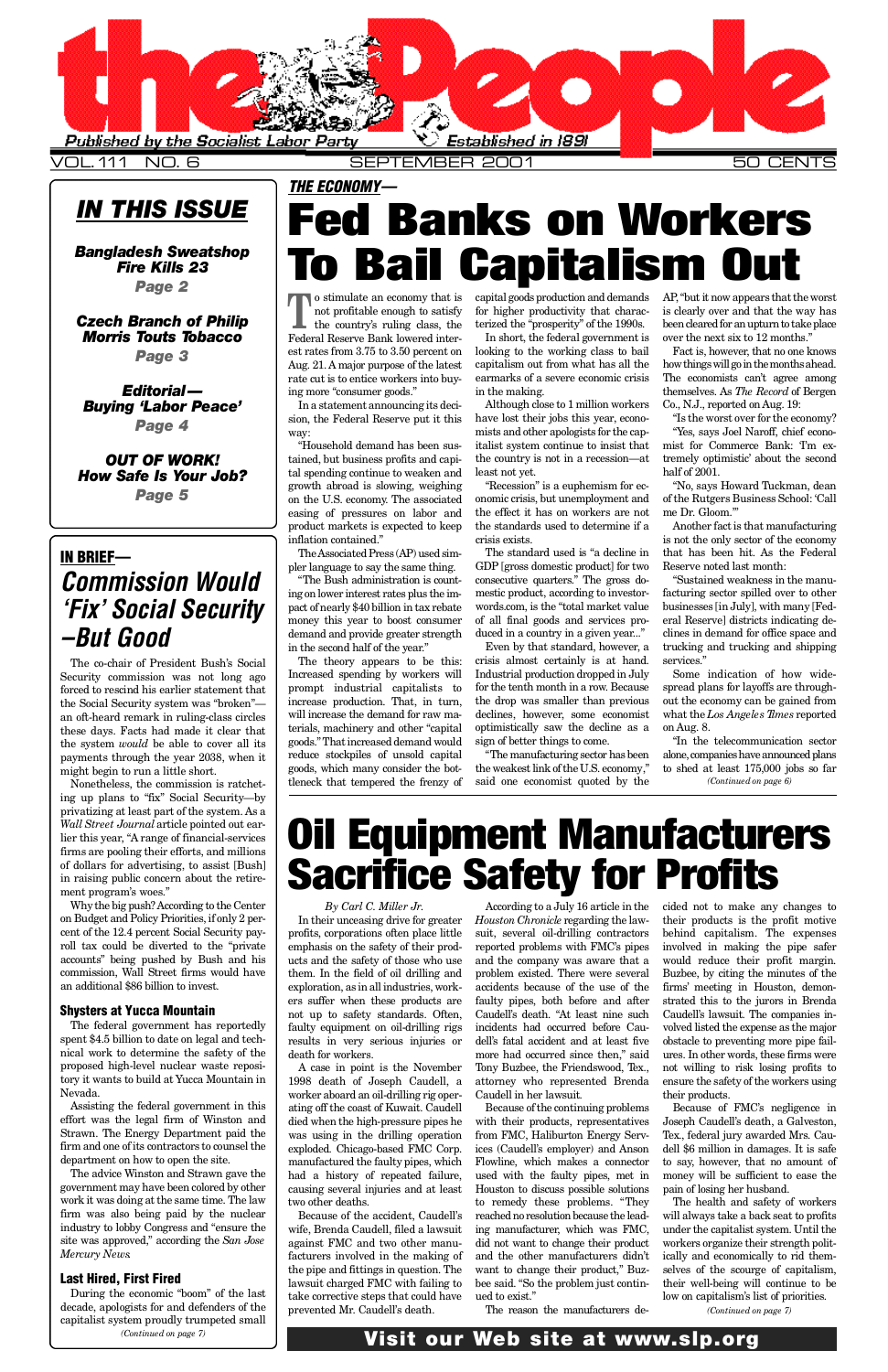### *By Jeff Meisner*

Those employees who didn't survive the dot-com crash and think collecting unpaid wages from their former bosses is easy better think again.

According to local legal experts, even though statutes in Washington allow former employees to go after the personal holdings of employers in order to recoup compensation they never received, proving they're entitled to the money in court and then collecting the money is never an easy proposition. Steve Toll, a plaintiff's attorney with Cohen, Millstein, Hausfield & Toll PLLC, which set up an office in Seattle a few years ago, has been suing big companies and their executives for years. Toll said that if trying to collect damages from companies is hard, then trying to do so from individual executives is infinitely harder.

"Trying to collect is brutal," he said. "It's very easy for individuals to hide money, so it's hard to get at their personal holdings. It's rare, in my experience, when we are successful at doing so."

That's because executives can put their investments, savings and holdings in someone else's name, in a trust or some other financial entity that is well protected from lawsuit damages, he said.

Steve Peltin, an attorney with Preston Gates & Ellis of Seattle, agrees with Toll.

"Individuals are definitely harder to collect from," Peltin said. "It's one thing to get a judgment against a faceless company as opposed to getting something from a manager whose house is on the line."

Proving the merits of collection cases is not an easy task either. Just ask Jim Webster, a plaintiff's attorney with Webster Mark Blumberg PS of Seattle.

Third World capitalists are no different from their first world cousins. Profit is their only concern. Workers are cheap and their lives are expendable. The truth of this was underscored again on Aug. 8, when 23 garment workers died and 100 were injured in Bangladesh when locked gates prevented their escape from an eightstory factory building after a fire alarm went off. Sixteen died at the scene and seven died at hospitals where they were taken for treatment.

> "Whenever a company goes bankrupt, that presents a problem for someone who wants compensation. Liability doesn't occur just because a company owes some of its employees money when it goes bankrupt," Webster said. "It takes a willful action on the part of management to deprive employees of their fair wages."

> In 2001, a case was decided against a local company, Center Point Prepress Inc., which allowed an employee to collect unpaid wages.

> "There's a state statute under which *Ellerman v. Center Point Prepress* was decided," Peltin said. "The statute provides an employee with a civil case of action if an employer has knowingly failed to pay compensation."

> The statute allows employees to collect damages, attorneys' fees and the option of going after the personal holdings of executives and officers of the company failing to pay wages, he said. In 1993, Webster's firm filed a class

action lawsuit against a Puget Sound hardware chain, Ernst Hardware Stores, and collected \$300,000 from two executives under the same statute in the Center Point Prepress case, Webster said.

In that case, Ernst was sued for making employees work off the clock, and the company eventually went bankrupt, he said.

### <span id="page-1-0"></span>2 THE PEOPLE [SEPTEMBER 2001](#page-0-0)

# **When Companies Can't Pay**

The building in the Mirpur section of Dhaka, the country's capital city, houses several factories employing about 5,000 workers, all of whom crowded staircases to exit the building.

Early reports said the fire sent black smoke billowing through the building and several explosions caused workers to panic. A later report denied there had been a fire. Another blamed a faulty fire alarm. Yet another claimed a worker had mistakenly set off the alarm. In the end it was decided that an electrical short in a telephone switchboard caused a small but smoky fire that set off the explosions and triggered the alarm.

The Bangladesh Garment Manufacturers and Exporters Association (BGMEA) denied that the gates that blocked the workers' escape were locked, but that pretense was soon dropped. Witnesses reported that security guards did not show up to unlock the gates until 15 minutes after the alarm went off.

*The Daily Star* of Dhaka reported that 172 workers have died in fire-related incidents over the last 10 years. At least 120 of those were garment workers, including the 51 who were burned to death during the Chowdhury Knitwear fire last November. Eight of the Chowdhury Knitwear victims were between 10 and 14 years old. At least one of the 15 female workers who were trampled to death on Aug. 8 was only 16 years old.

Angry demonstrations prompted the government to launch an investigation and the BGMEA to announce it would pay 100,000 taka (about \$1,740) to the families of each of the victims.

"Clothing accounts for nearly 80 percent of Bangladesh's export earnings of almost \$10 billion," according to the Australian Broadcasting Corp., which translates into about 5.2 billion U.S. dollars. "About 3,000 garment factories in Bangladesh employ nearly 2 million workers."

*The Daily Star* expressed its disgust with the BGMEA editorially on Aug. 11, before the full extent of the tragedy was known.

"The government, on its part, has commissioned two separate inquisitions into the incidents, which are to submit their reports within a designated period," the editors said. "If previous inci-

### dents of industrial accidents were any indicator, their reports would hardly be of any consequence. They never are. Had they been, there would not have

been 172 deaths, not to speak of hundreds injured, in similar fire-related

### mishaps over the last one decade."

The same editorial continued by describing working conditions in the Bangladesh garment industry.

"Despite increasing incidences of firerelated accidents at the garment units across the country, the owners have just not cared to effect any remedial measures. Most of the buildings that house garment factories have narrow staircases and no fire exits. Some don't even have proper ventilation system in place. Day in and day out, the garment owners cram the workers into the factories and have them locked from outside till the shift ends. It's a question of attitude more than anything else. The hapless 18 and more than 150 before them who died in fire-related accidents over the last decade are not mere workers. They are human beings. Unfortunately, amidst intense debate over enforcement of industrial regulations, this is the truth the garment owners and the BGMEAhave remained totally indifferent to."

**BANGLADESH—**

**Sweatshop Fire Kills 23** 

## **Do You Belong?**

Do you know what the SLP stands for? Do you understand the class struggle and why the SLP calls for an end of capitalism and of its system of wage labor? Do you understand why the SLP does not advocate reforms of capitalism, and why it calls upon workers to organize Socialist Industrial Unions?

If you have been reading *The People* steadily for a year or more, if you have read the literature recommended for beginning Socialists, and if you agree with the SLP's call for the political and economic unity of the working class, you may qualify for membership in the SLP. And if you qualify to be a member you probably should be a member.

For information on what membership entails, and how to apply for it, write to: SLP, P.O. Box 218, Mountain View, CA 94042- 0218. Ask for the SLP Membership Packet.

### the People **P.O. Box 218, Mountain View, CA 94042-0218**

❑ **\$2 for a 6-month subscription;** ❑ **\$5 for a 1-year sub** ❑ **\$11 for a 1-year sub by first-class mail**

| <b>I</b> NAME _____________________                                         | PHONE $\_\_$ |  |
|-----------------------------------------------------------------------------|--------------|--|
|                                                                             | $APT$ ___    |  |
| $CITY$ $STATE$ $ZIP$                                                        |              |  |
| Make check/money order payable to The People. Allow 4–6 weeks for delivery. |              |  |
|                                                                             |              |  |

### **Tax Refund**

During a special call-in program on C-SPAN, people were asked what they would do with their highly touted tax refund checks. Some people responded that the pitiful amount of their checks—between \$300 and \$600 would not have much of an effect to stimulate the economy. Others said that the government should have used that money toward better education, health and drug programs. Some even said that it was intended as a bribe by the Bush administration.

In a recent issue of *The Progressive* magazine, an article appeared suggesting that people should donate their tax refunds to certain groups and committees dedicated to defeat the Republicans. I have an idea that is a lot more practical and productive.

All the friends and members of the Socialist Labor Party should mail their refunds to the SLP national headquarters for the Party to intensify its agitational and educational efforts for the whole working class. I have already pledged my \$300 (if and when I get it) to the SLP.

> Karl H. Heck White Bear Lake, Minn.

### **Global Warming**

I have finished reading the July 2001 edition of *The People*. Again an excellent job with this edition. Of particular note was the article entitled "Bush Plays Politics With Global Warming." I read the whole article and I agree with what the writer stated: the Kyoto Protocol would do next to nothing to reduce greenhouse gases but would reduce profits and that President Bush's main objection is to the part that would hurt capitalist profits. This is all too true about the Bush administration. It should be noted that the Kyoto Protocol was drafted under the Clinton administration and that it was mainly Democratic senators who ensured that the agreement didn't get to the Senate floor to be voted on, as the senators of the Democratic Party also put "profits first, people last." But this is all the more reason for the SLP to become more active and to give American workers a choice. Stephen Raper Athens, Tenn.

### **Israeli-Palestinian Situation**

I like your article's stand on the Israeli-Palestinian situation. Talk of a cease-fire is ridiculous so long as Palestinians have no justice.

Harvey Fuller Mystic, Conn.

**Letters meant for publication should be brief and on subjects likely to be of interest to our readers. Anonymous letters are not printed, but names are withheld upon request.**

### letters to the People

### **Marxian Science And the Colleges**



An analysis of both capitalist miseducation and the false economics the colleges and universities develop in defense of the capitalist exploitation of workers. (96 pages) \$1.75 (paper) \$3.25 (cloth) (includes postage) **NEW YORK**

**LABOR NEWS P.O. Box 218 Mountain View, CA 94042-0218**

*(Continued on page 7)*

### **Read the Paper That's** In a Class by Itself. **The Working Class.**

### Read the People.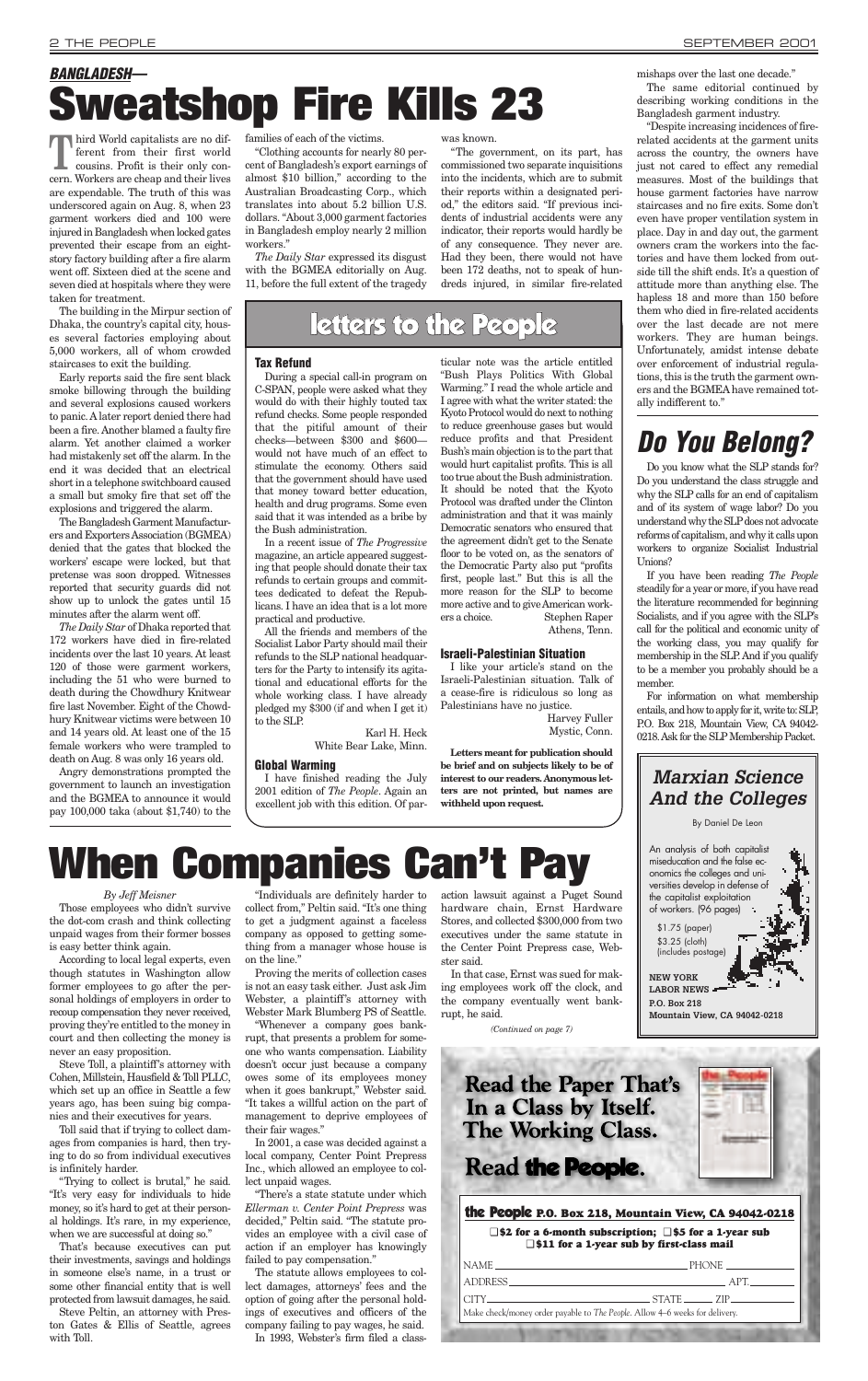<span id="page-2-0"></span> $f$  . The being obvious end  $f$  and  $f$ to the bourgeois media, the report generated enough bad publicity to cause the company embarrassment. It rescinded the report.

The facts are that consuming cigarettes in the Czech Republic costs the lives of 23,000 people annually, as compared to 400,000 deaths in the United States.

Presumably, other figures are comparable as well, relatively speaking. American smoking deaths are five times the number of murders and suicides combined; nine times the number of vehicle fatalities; 11 times the firearms accidents; three times of all forms of accidents; and almost equal to the total deaths of all U.S. soldiers killed in combat in all of

### **Capital and Labor**

### **By Arnold Petersen**

**A series of essays that discuss and define such terms as capital, p rofit, labor power, price cont rols, etc. , and explain the underlying causes of class conflict.**

**(80 pages) \$1.25 postpaid**

NEW YORK LABOR NEWS P.O. Box 218 Mountain View, CA 94042-0218



*The People* (ISSN-0199-350X), continuing the *Weekly People*, is published monthly by the Socialist Labor Party of America, 661 Kings Row, San Jose, CA 95112-2724.

Periodicals postage paid at San Jose, CA 95101-7024. Postmaster: Send all address changes to *The People*, P.O. Box 218, Mountain View, CA 94042-0218. Commun-ications: Business and editorial matters should be addressed to *The People*, P.O. Box 218, Mountain View, CA 94042-0218. Phone: (408) 280-7266. Fax: (408) 280-6964.

Production Staff: Donna Bills, Ken Boettcher, Genevieve Gunderson. Robert Bills, acting e dit or.

Access The Peopleonline at http://www.slp.org. Send e-mail to: thepeople@igc.org.

Rates: (domestic and foreign): Single copy, 50 cents. Subscriptions: \$5 for one year; \$8 for two years; \$10 for three years. By firstclass mail, add \$6 per year. Bundle orders: 5- 100 copies, \$8 per 100; 101-500 copies, \$7 per 100; 501-1,000 copies, \$6 per 100; 1,001 or more copies, \$5 per 100. Foreign subscriptions: Payment by international money order in U.S. dollars.

## **[Qu e s tion](#page-0-0)  Period**

*Who were the classical econo mists? And what did Marx mean by "vulgar economy"?*

In a footnote to *Capital*, Marx wrote:

"Once for all I may here state, that by classical Political Economy, I understand that economy which, since the time of W. Petty, has investigated the real relations of production in bourgeois society in contradistinction to vulgar economy, which deals with appearances only, ruminates without ceasing on the materials long since provided by scientific economy, and there seeks plausible explanations of the most obtrusive phenomena, for bourgeois daily use, but for the rest, confines itself to systematizing in a pedantic way, and proclaiming for everlasting truths, the trite ideas held by the self-complacent bourgeoisie with regard to their own world, to them the best of all possible worlds."

The vulgar economists have, since Marx's time, been engaged much of the time in "disproving Marx." Their productions consist of "scientific conclusions" that are meant to justify profit, the concentration of capital, etc., and that credit the "free enterprise" system for society's progress, real or imagined. They say what the capitalists want most to hear.

The classical economists, on the other hand, tried to explain such phenomena as rent, interest, profit, value, etc. Their investigations were carried on for the same reason that Darwin investigated biological phenomena—to come to the truth.

Marx described Sir William Petty (1623–1687) as "the founder of modern political economy" and "one of the most gifted and original economic investigators." Among other things, Petty took a first step towards explaining the value of commodities. In *Treaties of Taxes and Contributions* (London, 1662), he wrote:

"If a man can bring to London an ounce of Silver out of the Earth in Peru, in the same time that he can produce a bushel of Corn, then one is the natural price of the other; now if by reason of new and more easie Mines a man can get two ounces of Silver as easily as formerly he did one, then Corn will be as cheap at ten shillings the bushel, as it was before at five shillings *caeteris paribus* [all else being equal]."

But Petty, who concentrated his studies on the subject of rents, raised more questions than he was able to answer. Classical economists who built largely on foundations Petty laid were John Locke (1632–1704), Sir James Steuart (1712 –1780), Adam Smith (1723–1790) and David Ricardo (1772–1823).

Ricardo, who was a banker as well as an economist, started with the proposition that the value of a commodity is determined by the labor time required to produce it. He was far from being a revolutionary and never grasped the revolutionary implications of this proposition. But he sought a complete reassessment of political economy in the light of this theory. "This is therefore the great historical significance of Ricardo for the science.  $\dots$  " (Marx)

No brief account, such as this, can detail the contributions that the individual classical economists made. In the writings of some there is much that is contradictory. But, after Petty supplied a beginning, each benefited from his predecessors—stood on their shoulders, so to speak—and brought understanding of political economy to a new point, illumining such subordinate subjects as money, fluctuations of prices, "productive" and "unproductive" labor, commercial crises, etc.

But it remained for Marx to put the capstone on the science. Marx did this in his great masterpiece, *Capital*, wherein he made a stepby-step critique of the capitalist economic system, carrying the investigation into areas wholly ignored by the economists who preceded him.

in cen shirts with h dustria tests fo plant, i  $65$ -hour are kep cents and

Altho

mittee at the data for Kernag notes t vador's "I'm con Salvad "When vador. where comes t

The *New York Daily News*, which broke t follow the follows: Kathie sweats. that he duced i tional c ufactur maker code an abide b

Of co less ex tion, b exploita the con owning production. We ship and contact ships and contact ships and contact ships and control of the end of the end of the end of the end of the end of the end of the end of the end of the end of the end of the end of the end of the end of the e capitali worker measur Mr. E

talist, own se placed is the lea supplie that he we can effusive ing to class ei York Ci

### **To New York State Residents**

**Free year** See

http: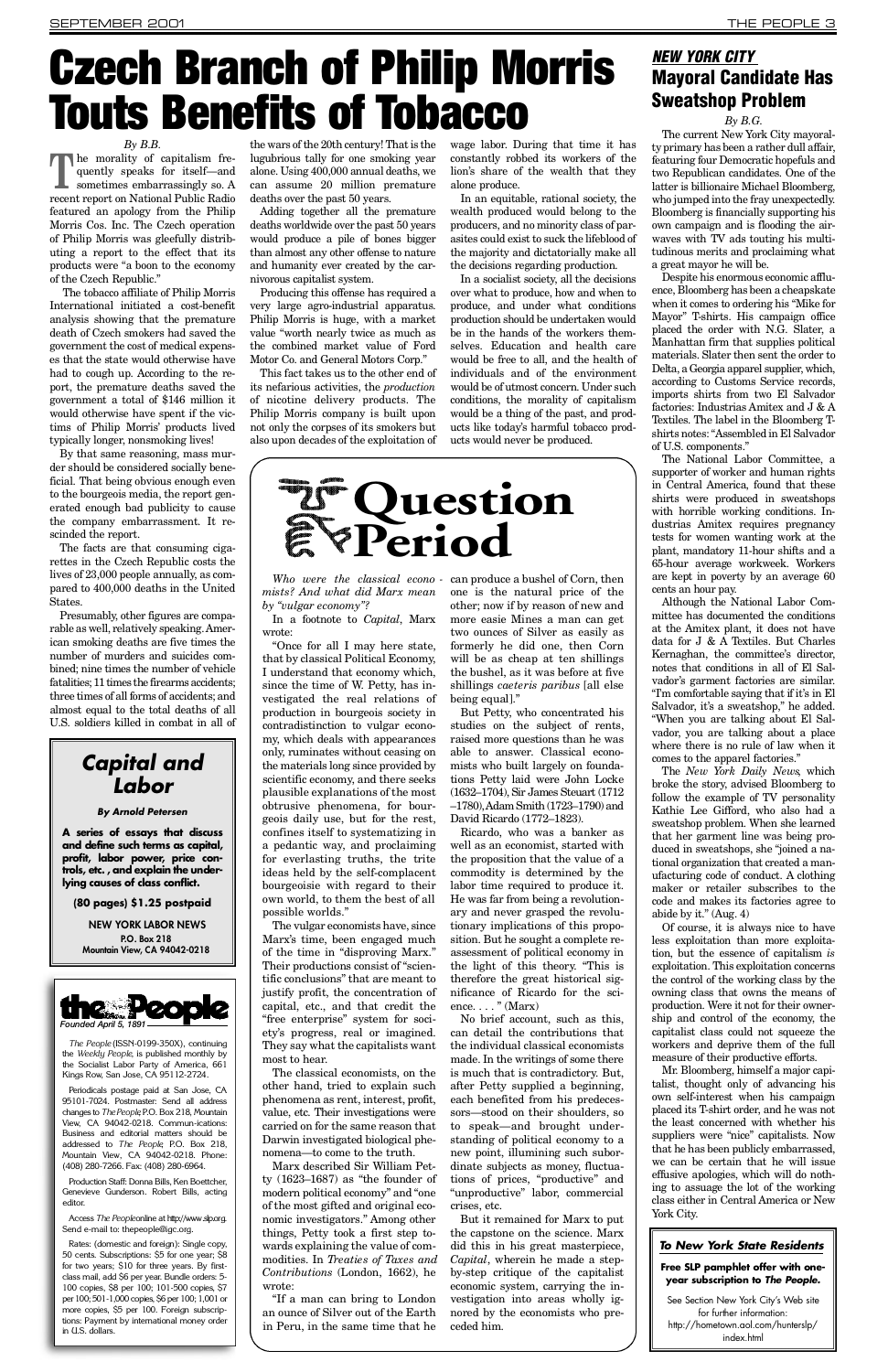<span id="page-3-0"></span>for real democracy and accountability in the UAW. The reasons have to do with the nature of corruption and collaboration in the business unions that exist today.

Capitalism provides the social soil from which unions spring. Without capitalist exploitation of labor there would be no need for unions. Once unions began to form, however, many capitalists recognized the danger they posed. Some sought to smash them. Others sought to undermine and coopt them by corrupting their leaders. Offering official "recognition" of unions gave union leaders a stake in promoting "labor peace."

Unions "recognized" by capital controlled jobs, locked out the majority of workers, demanded high initiation fees and dues for admittance to membership, and intimidated and blackmailed workers into accepting the "capital and labor are brothers" mentality. Hence, capitalism not only provided the social soil that made unions inevitable, but the conditions that made them susceptible to a deep corruption of principle that destroyed their usefulness to the working class.

This was a historical process; it did not occur overnight. Some of the oldest unions in the country were originally founded on a recognition of the class struggle. But they didn't keep their m embers educated on the class struggle and the true mission of unionism. Moreover, the effort to build alternative, revolutionary unions in the early part of this century failed. These early class struggle unions, accordingly, fell prey to those who preached the false principles of class collaboration—a kind of unionism that sought, and today still seeks, to accommodate the capitalist class.

As unions and their members were diverted from the true mission of unionism, the consequent failures of unions to serve working-class interests naturally bred disillusionment and detachment from the union by the rank and file. At the same time, labor union officials fell prey to corruption.

In *The Burning Question of Trades Unionism,* Daniel De Leon described the process this way: "I cannot now think of any of the numerous corrupt labor leaders, whom we all know of, who did not start honest enough. But coupled to his honesty was *ignorance*. He knew not the kind of a weapon that labor instinctively raises its arm to ward off when it shapes itself into unions. He failed, of course. He then is simply an additional and incidental, though consistent, act of corruption.

The rank and file's lack of understanding of the class struggle and the true mission of unionism is the real starting point of corruption and bureaucratization.

State control of the unions cannot solve this problem, although it may help grease the skids for a more totali[tarian society in which unions are so](#page-0-0) encumbered by repressive controls that no real union fighting for workingclass interests is possible. Mechanical measures intended to foster democracy in unions whose basic tenets are diametrically opposed to working-class interests are inherently useless. Only the workers themselves can build real democracy and an incorruptible adherence to working-class interests in the unions.

Workers can and will have truly democratic, incorruptible unions only when they themselves become educated as to the class struggle and the true mission of unionism, and organize revolutionary unions either by capturing and transforming the existing unions or by creating new ones.

Only a rank and file conscious of the historic mission of unionism—the emancipation of the working class from wage slavery—can build a unionism that will not be rife with bureaucracy, corruption and class-collaborationist practices. Imbued with the purpose of abolishing capitalism and establishing a new social system based on social ownership of the means of wealth production and democratic workers' control of industry, workers organized into Socialist Industrial Unions would not permit aspiring bureaucrats to seize control of their unions.

Such a classconscious rank and file would be constantly mobilized, and actively involved, in debating and democratically determining all major decisions of the union. The union would no longer be seen as an entity separate from the workers themselves, as is usually the case with the procapitalist unions. With further safeguards, such as the right to immediately recall union representatives and workers'wages for all officers, bureaucracy and corruption would be things of the past.

Only a classconscious rank and file can ensure union democracy and build the kind of union that will conduct an uncompromising fight for workers' economic security and eventual emancipation from wage slavery. *— K . B .*

applications were 32,624 in London, and 57,433 in the remaining districts making for this year an increase of over 50 percent in London, and of nearly 200 percent outside of the capital.

From the report appears the further fact that destitution has now reached such a pitch in Great Britain that 31 persons out of every thousand were relieved in 1908–9, as against 14 out of every thousand for 1907–8, an increase of more than 100 percent over the previous year's number. The exact figures are given as 56,413, representing 150,971 dependents for 1907–8, and 136,589, representing 376,043 dependents for 1908–9, an increase of nearly double the earlier year's record.

A third vital fact peers out of the commission's report; namely, that miscellaneous or casual laborers, i.e., those who have been driven by the improved machine from the position r evolu The: today. ucatio needs

popula half the by the half of of thei to wo mover.  $ing of$ 

revolu enough. ciency enough Discontent is not enterprise to the Discontent of the Discontent is not enterprise to the Discontent of the Discontent of the Discontent of the Discontent of the Discontent of the Discontent of the Discontent of the Discon enligh and the enoug plined

If  $m$ 

## what is soci

Socialism is the collective ownership by all the socialism mines, railroads, land and all other instruments production to satisfy human needs, not, as unde Socialism means direct control and management vices by the workers through a democratic govern economic organization.

Under socialism, all authority will originate from in Socialist Industrial Unions. In each workplace, ever committees or representatives are needed to shop or office division of a plant, the rank and fi mulating and implementing all plans necessary

Besides electing all necessary shop officers, the tatives to a local and national council of their ind congress representing all the industries and serv will plan and coordinate production in all areas of to any post in the socialist government, from the l directly accountable to the rank and file. They will that a majority of those who elected them decide it

Such a system would make possible the fullest be a society based on the most primary freedom-

For individuals, socialism means an end to economic means workers cease to be commodities bought a forced to work as appendages to tools owned by so develop all individual capacities and potentials individuals.

Socialism does not mean government or state ov bureaucracy as in the former Soviet Union or oppressed by a new bureaucratic class. It does no without democratic rights. It does not mean "na ment boards," or state capitalism of any kind. It italist social relations.

To win the struggle for socialist freedom requires tional and educational work. It requires building contest the power of the capitalist class on the majority of workers about the need for socialis Industrial Union organizations to unite all work force and to prepare them to take, hold and operation.

You are needed in the ranks of Socialists fight more about the program and work of the Socialis make the promise of socialism a reality.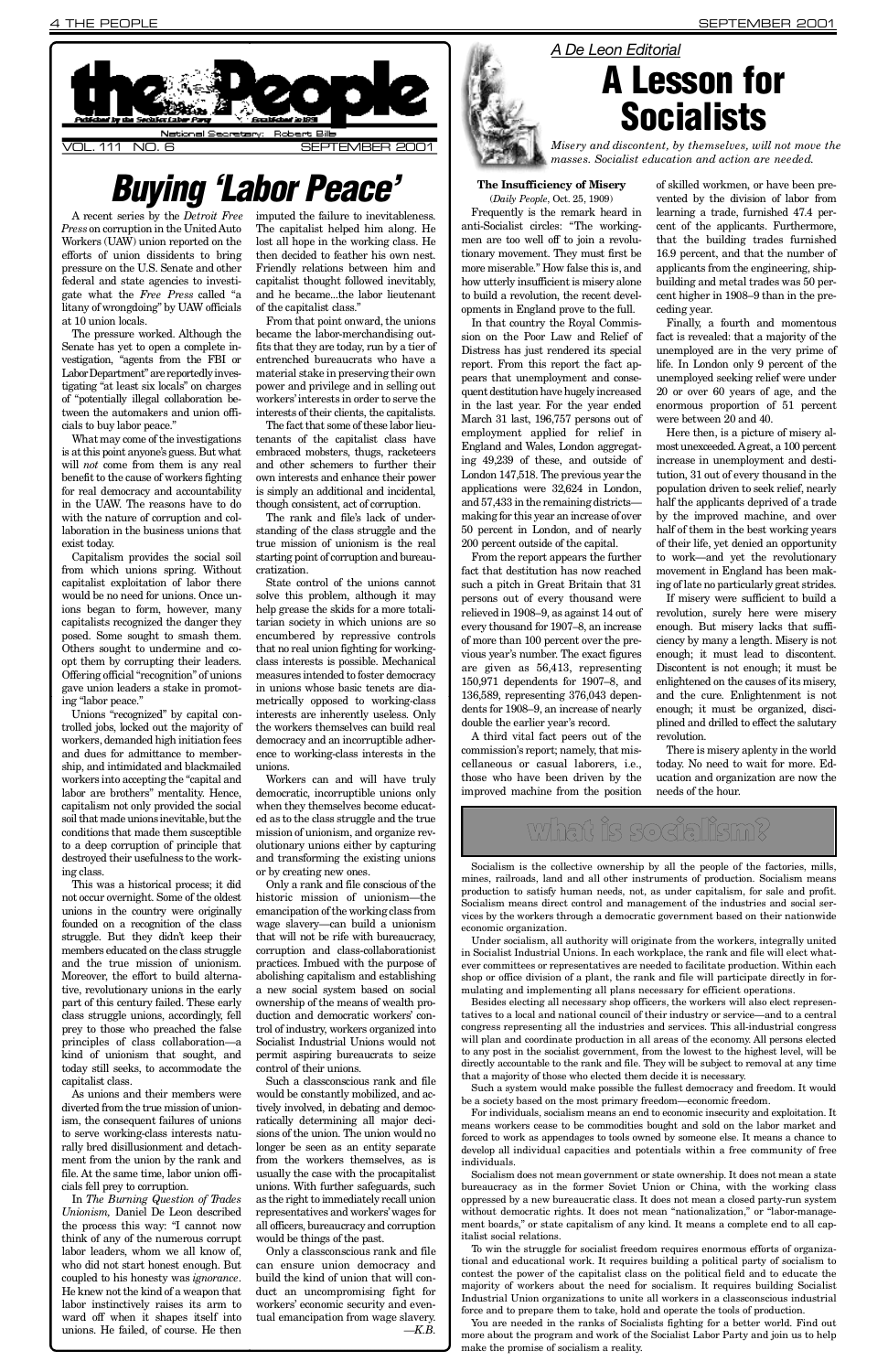<span id="page-4-0"></span>duce it. In a capitalist economy those decisions are made by those who own the things needed produce and distribute the goods and services that everyone needs. They are made by the capitalist class.

### Capitalism's Weakness

Capitalists and their politicians have no more control over economic crises than they have over earthquakes or hurricanes. The "recessions" and "depressions" that bring unemployment are caused by the capitalist system itself. That's because the capitalist system has a fatal weakness. That weakness is that wages are never enough for workers to buy back all that they produce. Wages may go up in "good times" and fall in bad ones, but in the long run and on the average workers get what is loosely called "a living wage."

As a result, workers can buy back only a fraction of their product. The rest—the difference between what workers produce and what their wages can buy—is either consumed by the capitalists, spent on expanding and modernizing industry, exported to other countries, or simply wasted.

### Too Much to Sell

But American workers produce so much that despite all this capitalist waste and spending huge surpluses of unsold goods pile up. Every unemployment crisis since the Great Depression of the 1930s was triggered by this "overproduction." The present crisis is no different. Hard times are here for workers because they produced too much!

When we say "too much" we mean too much to sell, not too much to use. Tens of millions of Americans have basic needs that are not being filled. That's because things aren't produced to satisfy human needs: they're produced to be sold at a profit. When capitalists can't sell what workers have produced, production is cut back, factories close down, offices are vacated and unemployment spreads.

New technology and automation only make things worse. Every new advance in labor-displacing technology widens the gap between what workers produce and what their wages will buy. The result is that economic crises occur at frequent intervals. There have been four recessions since 1970 and nine since the end of World War II.

### From 'Boom' to Bust

The 1990s were supposed to be "boom" years during which American workers duced all that wealth. The increase in unemployment and the persistence of poverty is proof of that. And it takes only weeks or months of unemployment to wipe out any "gains" from years of hard work.

All this is the logical result of capitalism—of a system in which a numerically small class of capitalists owns all the means of social production, while the overwhelming majority, the working class, owns nothing except their ability to work.

And by "workers" we mean teachers as well as truck drivers, scientists as well as steelworkers. We also mean the millions of unemployed workers whose abilities to perform mental and manual labor are not being used, but are being wasted by capitalism. These are the

Government reforms can't solve the problem, and history proves it. During the Great Depression of the 1930s, capitalism adopted the most elaborate social reform program in history. It was called the "New Deal," but it failed to end unemployment. President Roosevelt admitted as much in 1940 when he said: " We cannot report...that all the problems are solved. The fact of unemployment of millions of men and women remains a symptom of a number of difficulties in our economic system not yet adjusted...we have not yet found a way to employ the surplus of our labor which the efficiency of our industrial processes has created...."

The lesson is clear. Unemployment and depressions are inherent in the capitalist system. Consequently, the inter-

# Manufacturing Job Losses in N. Carolina

### **By Michael Walden**

Our economy has changed dramatically in the past 50 years; some say not for the better.

Years ago, more people worked in factories, making cars, steel, ships, shoes, and in North Carolina, furniture, clothes and fabric. Today these factories don't dominate the economic landscape. Does this mean we're not making anything anymore?

No, actually the productivity numbers are stunning: The annual output from our nation's factories is six times greater today than 50 years ago. Contrary to what many think, national manufacturing output went up, not down, in the past five decades.

Furthermore, it's hard to find a manufactured product with an annual output lower today than 50 years ago. Consider: Compared to 50 years ago, today we produce 15 percent more iron and steel, 300 percent more vehicles, 1,500 percent more industrial equipment, 73 percent more apparel products and 190 percent more textiles.

These trends are mirrored in North Carolina. Compared with 25 years ago, our total manufacturing output is up 44 percent, furniture output is up 14 percent, industrial machinery production is up 90 percent and tobacco output is up 14 percent.

If, as these statistics indicate, manufacturing is far from dead both nationally and in North Carolina, why do many think manufacturing is down and out for the count?

One reason: While the manufacturing sector grew in recent decades, other economic sectors grew more, resulting in manufacturing making up a smaller slice of today's economic pie.

For example, manufacturing today accounts for 17 percent of the national economy; 50 years ago it was about 25 percent. In North Carolina, manufacturing contributes 24 percent to the total state economy, but 25 years ago it was 34 percent.

Another reason some view industry in decline is that manufacturing employment fell in recent years. Nationally, manufacturing employment dropped steadily for the past 20 years, and the number of North Carolina workers in factories also diminished for several years.

But how can manufacturing output rise while manufacturing employment falls?

It's simple. Worker productivity has skyrocketed. Due to more and better equipment and improved training, the average factory worker today is 400 percent more productive than her counterpart 50 years ago. This is essentially why U.S. manufacturing workers can compete with lower paid, yet much less productive, foreign workers.

Manufacturing's face, nationally and in North Carolina, is certainly different today than in the past.

*(Continued on page 7)*

This the con would b of the powerfirmly i

In An

to end to build security That is have an ductive the raw physica an abu have, h cy that skills, t ployme

The s ployme working made this media ry—mu the ind  $(i.e., th)$ all the  $p$ place production produce proposing proposition in the proposition of  $\mathfrak{g}$ with a And we torship

Then long to then wi eliminat ers out the wor Technol someth unquali abunda In Ar

peacefu the Fou in the  $C$ ment cla we can democr

But **b** two thi reject the political parties of the political parties of the political parties of capital parties of capitalism and su class—t we mus into a n into on trial Un of the name o the inter-

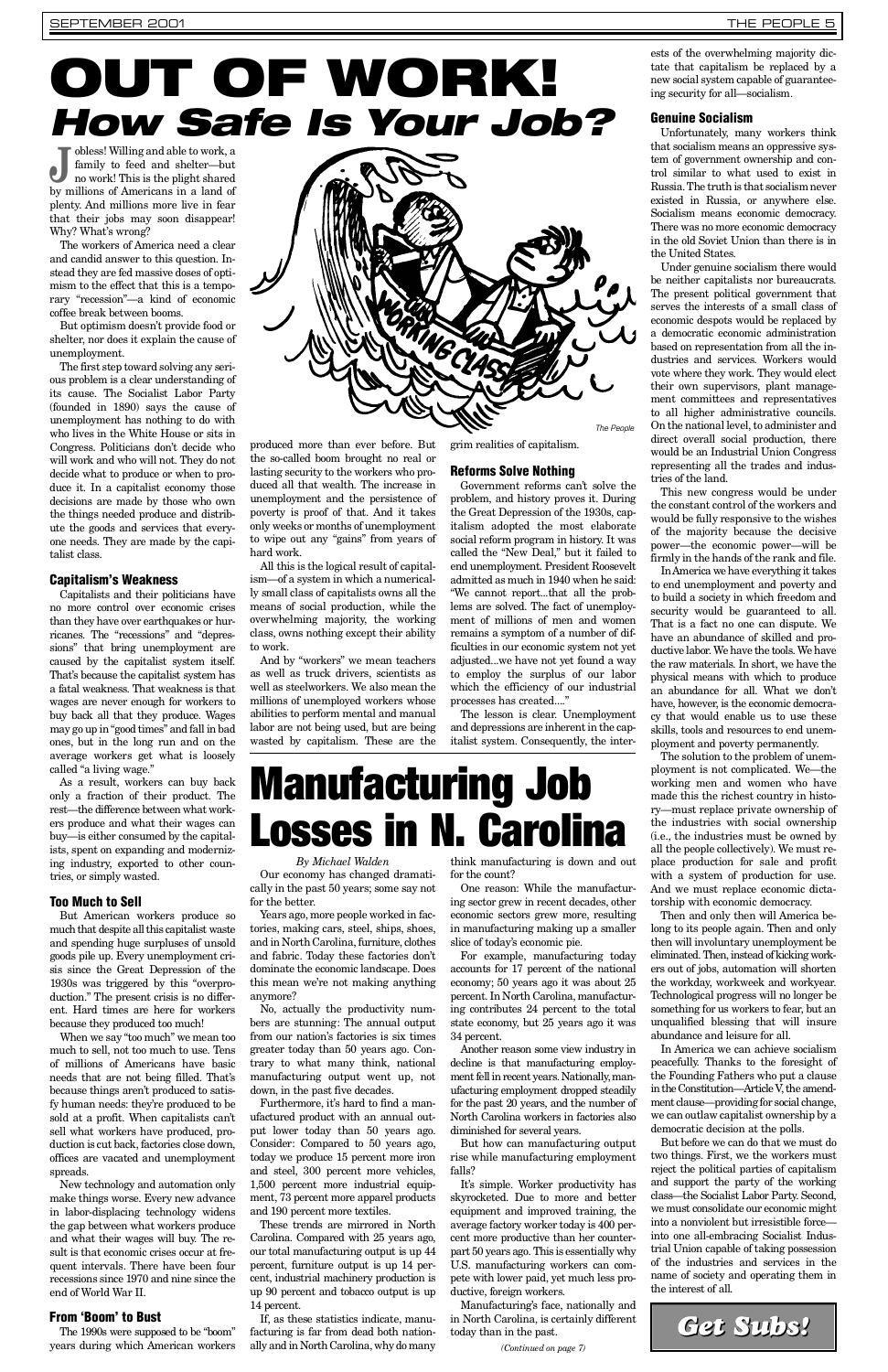(July 18–August 17) *2001 National Convention Banquet Fund* John & Mary Brlas \$93.07; Carl C. Miller Jr. \$50. Total: \$143.07

*S L P Sustainer Fund* Robert P. Burns \$150; Bernard Bortnick \$100; \$50 each Carl C. Miller Jr., Karl H. Heck; Richard Aiken "In memory of John W. Aiken" \$30; Lois Kubit \$25; Section San Francisco Bay Area: William

### Kelley \$10. Total: \$415.00

| <b>APT.__I</b>                                                          |
|-------------------------------------------------------------------------|
| CITY STATE ZIP                                                          |
| Socialist Labor Party, P.O. Box 218, Mountain View, CA 94042-0218 08/01 |

*Press Security Fund* Joseph L. Bregni \$200; Michael Preston \$75; Louis Lipcon "In honor of Donna Bills' 50th birthday" \$50; Robert Varone \$25; John-Paul Catusco  $$21.50; $20$  each Horace Twiford, Thomas McEvoy; \$15 each Michael Preston, Sophia Carevich; \$10 each Lola Boswell, Lawrence Keegan, Francis Playford; \$5.20 each Paul Wolf, Orville Rutschman; \$5 each Gerald Bemrick, Peter Cangialosi, Frank Rudolph, Albert Moore, Diane Poole, Leonard W. Kitts.

### Total: \$511.90

*Leaflet Fund* Joseph J. Frank \$10; R.C. Moody \$5. Total \$15.00

*Xmas Box* Robert Varone \$25.00 (total).

## 2550**75100 years ago**

The herd instinct exhibition reached what may well be considered its final heights with the death of the film actor, Rudolph Valentino. Valentino was not a great actor, or artist; the best of such have died and been buried in comparative decency, even rather ignored. Valentino's reputation was built on being a film sheik, which, translated, we take to mean one who can put extraordinary salaciousness into hugging and kiss-

### **The Herd Instinct**

(*Weekly People*, Sept. 4, 1926) Man is a "social animal" in whom the herd instinct has developed into a mania. That is why, we suppose, he patiently endures, even delights in subway jams and takes his holiday pleasures at overcrowded, dirty and noisy beaches and resorts rather than seeking quiet sylvan paths. That is also why man can at almost a moment's notice be stampeded, like any other herd of cattle, by a few newspaper headlines. It matters little what is the latest sensation—the American Legion goading "reds," the Prince of Wales, Mary Pickford, a French prize fighter, a returning channel swimmer, a group of aviators, an Alaska sledge dog, a newly married jazz singer, a dead sheik—America's, and perhaps particularly New York's, footloose will stream to any indicated spot and, driven by man's, perhaps second-greatest instinct, curiosity, will literally endure having their shirts torn off or their heads staved in in order to get just a look in at "the latest."

ing females before the camera.

#### **CALIFORNIA San Jose**

**Discussion Meeting-Section** San Francisco Bay Area will hold a discussion meeting on Saturday, Sept.  $15, 1-3:30$  p.m., at the Empire Branch Library, 491 E. Empire St., San Jose. Moderator: Bruce Cozzini. For more information please call 408-280-7458.

### **OHIO**

**Social & Discussion-Section** Cleveland will hold a social and open discussion on Sunday, Sept. 16, at 9626 York Rd., North Royalton. Begins at 1:30 p.m. Refreshments served. For more information please call 440-237-7933.

**Discussion Meetings—Section** Portland holds discussion meetings every second Saturday of the **House Party—**Section Philadelphia will hold a house party on Sunday, Sept. 23, from 1 to 5 p.m., at 15024 Liberty Lane, Philadelphia. For more information please call 215-673-1170.

**Houston** 

This power might naturally be supposed to appeal to flappers of all ages and all sexes who are on constant hunt for vicarious sex sensations as a substitute for the drabness of their real lives. Valentino, still a mere youth, took sick with a complication of diseases that might well indicate that he had lived rather swiftly in reality as well as on the screen. Instantly he is the subject, willingly or otherwise, of the most fulsome publicity—the World War itself did not get any more extensive "free" advertising and a dying president of the United States would be too small fry to mention in comparison. All the editions from the tabloid to those of "all the news fit to print" vied with each other in Valentino headlines. The hospital doors became besieged with gapers, and when "the sheik" finally died the stage was set for a stampede. The twolegged herd rushed the funeral parlors; a teeming rain could do nothing to disperse them; plate glass windows were smashed; women fainted; children screamed; hundreds of people were hurt, emergency hospitals were set up on the ground; the police, the mounted, the riot squad, charged the crowd and laid about with their nightsticks, and still the two-legged herd increased. For two days until midnight more than 50,000 stood constantly in line, mostly in heavy rains, herded like cattle by the police to get a glance at the casket through a glass

An analysis of the so-called labor leader, or "labor lieutenant of the capitalist class," and a comparison with the ancient Roman plebs leader. A masterpiece of social portraiture and a study in revolutionary strategy and tactics. Contains also the famous "Ten Canons of the Proletarian Revolution."

pane of [on] which could be seen the face of the dead "sheik."

A three-second glance, as one paper put it, was the average reward of a three-hour wait. There was of course no real sincerity in this "tribute." Most of the "mourners" were "there because they were there." A sentimental flapper here and there shed a tear, while others actually giggled. Now and then an actress or a chorus girl managed to faint only to recover quickly when a reporter asked the name and address or a camera snapped. Politics were not absent either. Valentino was an Italian—came to this country a poor immigrant boy. Mussolini telegraphed a wreath, and American "Fascisti" volunteered guards around the coffin, which gratuitous officiousness was disputed by anti-Fascists, resulting in a near riot at the side of the bier. The spectacle finally became so revolting that publicity or no publicity, his manager put an end to the show.

Ironically, some observers hang their hopes for avoiding the crisis they insist is not here on increased spending by workers. "Capital spending by business had underpinned the economic boom of the late 1990s," according to the *Montreal Gazette*. "Without that stimulus, it's been left to consumers to drive the economy forward." "Consumers in the U.S. have continued to borrow and spend, keeping the economy from a more seri-

ous tailspin," the Canadian newspaper added. "But that trend may not be sustainable when one considers that household debt has reached record levels. If consumers start to worry about job security, they'll really cut back on spending."

**. Fed Banks on Workers** 

Similarly, an AP article circulated on Aug. 9 said that, "The consumer sector, which accounts for two-thirds of total economic activity, has been the main force keeping the country out of recession." According to that report, however, a survey by the Federal Reserve found that retail sales in July were "generally sluggish and frequently below expectations despite substantial discounting on a wide range of consumer goods."

|             | <b>Mountain View, CA 94042-0218</b>                     |  |  |
|-------------|---------------------------------------------------------|--|--|
|             |                                                         |  |  |
|             | <b>Please send me free</b><br>information on socialism. |  |  |
| <b>NAME</b> |                                                         |  |  |

The papers, the more decent perhaps feeling a bit ashamed of the response to their fulsome publicity, try to excuse the disgusting spectacle by "romance which springs eternal in the human breast." But stronger than romance is the herd instinct, and we miss our guess if the capitalist press does not genuinely desire to play on this, to try how far it can go and how easily it can manage and control the herd. It may come in handy some day in a more "sacred" cause than that of stampeding the funeral parlors of a dead movie sheik.

## activities

**by the Friday preceding the third** at the Central Library, but the **Wednesday of the month.**

### **North Royalton**

**Activities notices must be received** month. Meetings are usually held exact time varies. For more information please call Sid at 503-226- 2881 or visit our Web site at http://slp.pdx.home.mindspring.c om. The general public is invited.

### **PENNSYLVANIA Philadelphia**

### **O R E G O N**

### **Portland**

**T E X A S**

**Discussion Meetings—**The SLP group in Houston holds discussion meetings the last Saturday of the month at the Houston Public Library, Franklin Branch, 6440 W. Bellfort, southwest Houston. The time of the meetings varies. Those interested please call 713- 721-9296, e-mail houstonslp@lycos.com or visit the group's Web site at http://houstonslp.tripod.com.

### Steps You Can Take...

You can help provide for the long-term financial security of *The People* by including a properly worded provision in your Will or by making some other financial arrangement through your bank. Write to the Socialist Labor Party, publisher of *The People*, for a free copy of the booklet, *Steps You Can Take*. Use this coupon.

Socialist Labor Party • P.O. Box 218 • Mountain View, CA 94042-0218 Please send a free copy of *Steps You Can Take* to:

| YOUR NAME   |              |            |
|-------------|--------------|------------|
| ADDRESS.    |              | <b>ADT</b> |
| <b>CITY</b> | <b>STATF</b> |            |
|             |              |            |





120 pp. — \$3.50 postpaid

New York Labor News P.O. Box 218

### De Leon's Two Pages From Roman History

"Computer companies have said they plan to cut 101,000 jobs this year. Automotive companies have announced 91,800 planned cuts and the electronics and industrial sectors have said they intend to shed about 162,000 jobs."

### this year, including almost 39,000 at Lucent Technologies, 20,000 at LM Ericsson and 15,000 at Alcatel, according to a monthly survey by Chicago outplacement firm Challenger, Gray & Christmas. *(Continued from page 1)*

Two days earlier, the Federal Reserve released its monthly report on outstanding consumer credit. That report showed that consumer debt stood at \$1,581.5 billion in June, which included \$697.3 billion in credit card and other forms of so-called revolving debt.

Can a working class that is already in debt up to its ears be expected to bail capitalism out of a crisis brought on by massive increases in productivity and exploitation during the period of socalled prosperity? The answer should be obvious. If workers had the capacity to buy all that they produce they would not be in debt, factory inventories would not be bloated, and layoffs would not be needed to reduce production and move unsold goods.

Capitalism may find a way to iggle out of its current predicament without slipping any further into crisis than it did during nine other "recessions" since 1946. If it does, however, it will only be to pave the way for a deeper crisis down the line as markets become increasingly glutted with even more commodities that cannot be sold.

## Funds

### Blizzards?

If you find yourself tramping through rain, sleet and snow to get your copy of *The People*: Wouldn't it be easier to enter a subscription? And one for a friend? Use the special holiday subscription coupon on page 2.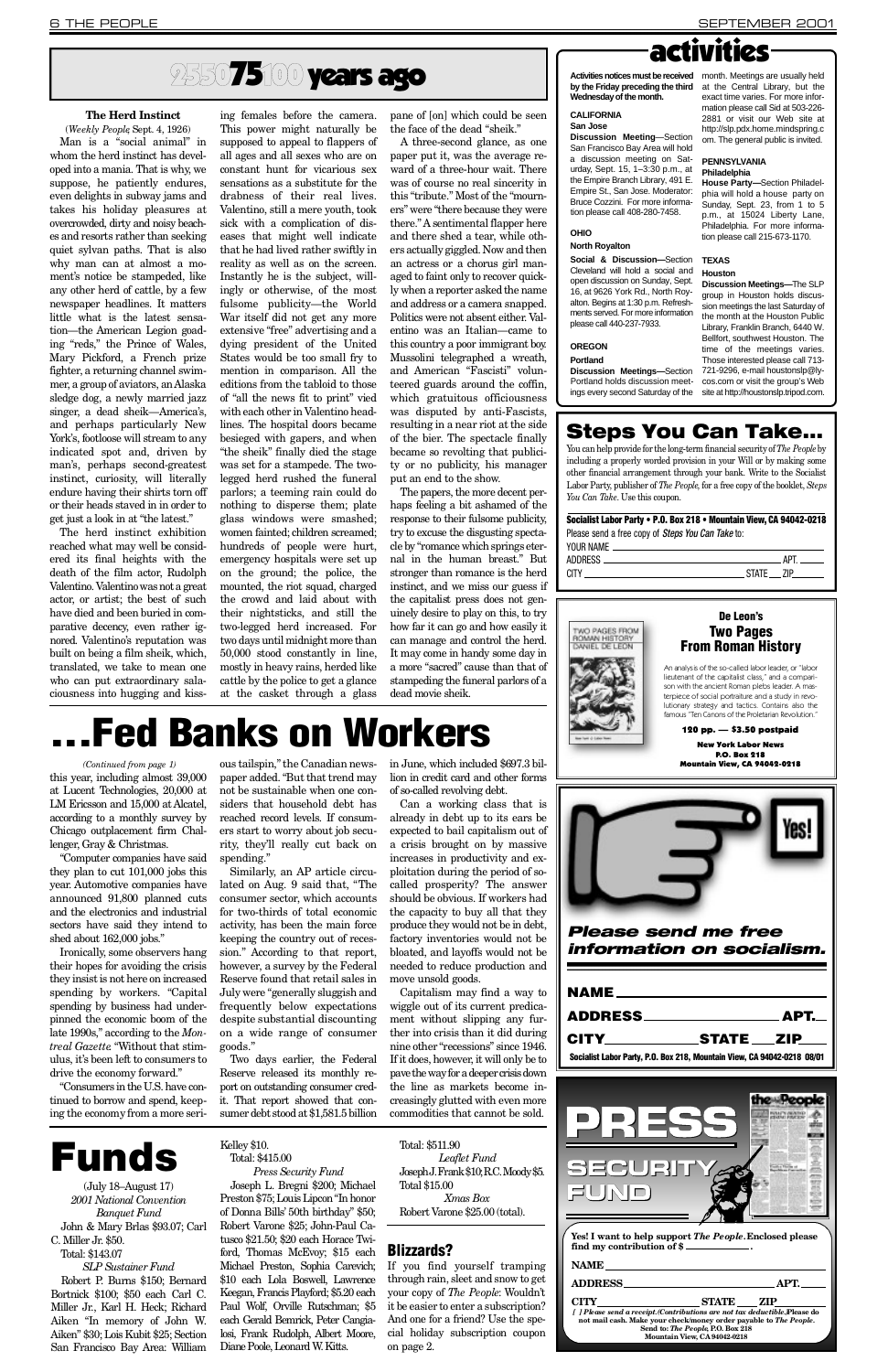"Some labor spokesmen seem to agree that empowerment is the path to becoming less 'milit and more 'peaceful," an

"'There are two kinds of labor militancy, 'said Yoon Jinho, professor of labor economics at Inha University 'ideological and apparent labor militancies.'

online report posted by Koilaf said. The report added:

KCTU leader Dan Byungho does not disagree. He said:

"The industrial-level union is the way we should be headed, and where the KCTU is currently headed. The government should prepare systems for the change, but to achieve that goal, the most important thing is a change in the capitalists' thinking."

the AFL-CIO, the Canadian Labor Congress or the Trades Union Congress in Britain.

"Television news footage showing union members occupying the streets and clashing with riot police has largely contributed to molding the perceptions of foreign viewers, Mr. Yoon said, but such scenes do not mean that labor unions are inherently militant. Ideologically militant unions deny the legitimacy of capitalism itself, but Korean unions are far from harboring such an ideology, he said."

However, those few cases aside, such lawsuits are relatively rare for the time being due to the difficulties involved in prosecuting them, Webster said.

> Reprinted with permission from bizjournals.com.

Now that the "boom" has gone bust, employment figures corroborate that view. Black and Hispanic workers are being hit hardest by the bust. According to the *Dallas Morning News*, both black

In short, South Korean trade unions only want what trade unions in other capitalist countries have. They want to be "recognized" and accepted by the country's ruling class, the same as procapitalist "business unions" such as

## **In Brief**

Reprinted with permission from bizjournals.com

### **E-MAIL THE PEOPLE**

Writers of letters to *The People* via e-mail should address their communications to thepeople.igc.apc.org. Those wishing to communicate with the Socialist Labor Party should address their e-mail to socialists@igc.apc.org.

Louis Uchitelle, writing in *The New York Times* last month, took note of what he thought was a conflict in an issue of the *Harvard Business Review* resulting from the juxtaposition of two articles. One proclaimed the virtues of a company developing loyalty among

Manufacturing growth has been e clipsed by growth in other economic sectors, but manufacturing is still an essential and substan-

tial part of our economy. Manufacturing is not going away, but it's changing.

*Michael Walden is an economist at North Carolina State University who can be reached at micha e l \_ w a l d e n @ n c s u . e d u .*

### USA **NATIONAL HEADQUARTERS**

## directory

E-mail: iluvhumanity@ vahoo.com.

SLP, P.O. Box 642, Skokie, IL 60076-0642.

economic gains made by Hispanic and black workers. Such gains, media pundits and prognosticators proclaimed, were evidence that institutionalized racism had moderated, that advances were being made toward a "color blind" society with equal opportunities

Robert Burns, 9626 York Rd., N. Royalton, OH 44133. Call (440) 237- 7933. E-mail: j.oneil@ worldnet.att.net.

DALLAS Call Bernie at (972) 458- 2253

DULUTH For information, call Rudy Gustafson at (218) 728- 3110.

for all.

Call (713) 721-9296. Web site: http://houstonslp.tripod.com. Email:houstonSLP@ lycos.com. Call (412) 751-2613. Call (810) 731-6756. PORTLAND, ORE.

HUNTER COLLEGE, N Y C HunterSLP@aol.com

### LONG ISLAND, N.Y. Long Island SLP@ ao l

Most workers of color with any experience in the labor market know what really happened. They were hired in greater numbers because most white workers were already hired during the "boom." They were, once again, the last to

Ave., Middletown, CT 06457. Call (860) 347-

**CALIF.** SLP, P.O. Box 221663, Sacramento, CA 95822- 8663.

SACRAMENTO,

#### SLP, 506 Hunting Hill SAN FRANCISCO **BAY AREA**

#### Karl Heck, 5414 Williams Ave., White Bear Lake, MN 55110-2367. Calll SEABROOK, N.H. Richard H. Cassin

be hired. Nothing new.

NEW LONDON, CONN. SLP, 3 Jodry St., Quaker Hill, CT 06375. Friars Ct., Apt. A, South Bend, IN 46637- 4365; (219) 722-6828.

### **S.W. VIRGINIA**

Call (203) 447-9897. NEW YORK CITY Call (516) 829-5325. Email: nycslp@aol.com. Web: http://hometown.aol. Thad Harris, P.O. Box 1068, St. Paul, VA 24283-0997. Call (540) 328-5531. Fax (540) 3 28 - 40 59.

#### com/hunterslp/index. **AUSTRALIA**

OCEANSIDE, CALIF. Call (760) 721-8124. PALMDALE, CALIF. E-mail: med@ptw.com PHILADELPHIA SLP, P.O. Box 28732, Philadelphia, PA 19151. Call (215) 234-4724. Email: slpphilly@aol.com

**PITTSBURGH** 

4003.

and Hispanic unemployment rates have jumped disproportionately higher than the unemployment rate of white workers.

#### PONTIAC, MICH. **VANCOUVER**

SLP, Suite 141, 6200 McKay Ave., Box 824, Burnaby, BC, V5H 4M9.

#### SLP, P.O. Box 4951, Portland, OR 97208. **UKRAINE**

Sergiy Skubenko, 42, 10/1 Pryvokzalna Str., 04116 Kiev, Ukraine SS. E-mail: escort 71@hotmail.com.

## . Korean Unions

Last hired, first fired. Just as it has always been under capitalism. It is, after all, an economic system under which the tiny capitalist minority that owns and controls the economy has always fostered divisions and inequality among workers. That which keeps the working class divided makes capitalist-class rule stronger.

### SOUTH BEND, IND. Jerry Maher, 52105

### No Conflict

**HEADQUARTERS** SLP, 1550 Laperriere Ave., Ottawa, Ont., K1Z 7T2. Call Doug Irving at (613) 728-5877 (hdqtrs.); (613) 226-6682 (home); or (613) 725-1949 (fax).

workers by avoiding layoffs at all costs, and another argued—as Uchitelle put it—that "in today's world, only chumps fall into the loyalty trap."

cians, possibly because they represent only 10 percent of South Korean workers. Another is that unions cannot organize on an industrial level but are restricted to the company level. Remove these obstacles and some believe that the KCTU would settle into the capital-and-labor-are-siblings routine as comfortably as unions in other countries. *(Continued from page 8)*

There is no conflict. Companies profess and demand "loyalty" when they need docile and productive workers. They lay off workers when they don't.

Uchitelle asserts that "in the 21st-century downturn, loyalty's enemy—the layoff—is...winning acceptance as standard business practice." He said that, "There is even the view that fear of layoffs job insecurity—works as well as loyalty in motivating workers." He said these things as though they surprised him. Did they?

Hire and fire aren't exactly new ideas in the world of industry and commerce. The least we should get for the dollar it costs to buy a copy of *The New York Times* are columnists who are dry behind the ears.

*— K . B .*

NATIONAL OFFICE,  $SI$  P PO Box 218, Mtn. View, CA 94042-0218; (408) 280-7266; fax (408) 280-6964; e-mail: socialists@slp.org; Web site: www.slp.org.

### ALBANY, N.Y.

SLP, P.O. Box 105, Sloansville, NY 12160- 0105.

> To use a common phrase, today's manufacturing is lean and mean, producing more with fewer workers. *(Continued from page 5)*

### ATHENS, TENN.

Kathy Kamphoefner, a member the Christian Peacemakers Team (CPT), an independent observer group in Hebron, confirmed the recent escalation. "The vast majority of violence in the area is instigated by settlers," she added. CPT has documented settler harassment of the Abu Eishehs since 1997.

Between June 12–25, at least 46 Palestinians were injured and three killed in settler attacks in Hebron district alone, according to the Palestinian

. . . **0** il

### CHICAGO

### CLEVELAND

#### CORPUS CHRISTI, TEX. Call (512) 991-0287.

DENVER

### Call (303) 426-5108.

David Wilder, spokesman for Hebron's settler community, disputed the charges. "[The Palestinians] are very good at lying," he said. "Most of this is not true. It has been turned all around. For the last 10 months we've been under attack." Settlers were defending themselves against Palestinian aggression, he said. "When you're shot at dayin and day-out, people will react. I have five bullet holes in my apartment. "

### EASTERN MASS.

Call (781) 444-3576.

### **HOUSTON**

com.

#### **MIAMI** Call (305) 892-2424. Email: redflag@bellsouth.net.

**MIDDLETOWN,** CONN.

**MINNEAPOLIS** 

k57heck@cs.com.

webtv.net.

html.

Residents and rights groups assert that the Israeli Defense Force (IDF) tolerates and sometimes even cooperates with settlers' actions.

"Settlers have physically attacked many Palestinian homes in the old city, often directly under the eyes of IDF soldiers present nearby, who did nothing to stop them," concluded an April report on Hebron by the international Human Rights Watch.

(651) 429-7279. E-mail: P.O. Box 2538, Seabrook, NH 03874. Call (603) 770-4695.

#### **MILWAUKEE** SLP, 1563 W. Rogers St., **ST. PETERSBURG,**

Milwaukee, WI 53204- 3721. Call (414) 672-2185. E-mail: milwaukeeslp @ FLA. Call (727) 321-0999.

Call (503) 226-2881. Web: http://slp.pdx. home.mindspring.com E-mail: slp.pdx @mindspring.com.

## In Old Hebron, Home Is No **Refuge From Political Violence**

SLP, P.O. Box 70034, Sunnyvale, CA 94086- 0034. (408) 280-7458. E-mail: slpsfba@netscape.net.

Brian Blanchard, 58 Forest Rd., Trevallyn, Launceston, Tasmania 7250, Australia. Call or fax 0363-341952.

### **CANADA NATIONAL**





*(Continued from page 2)*

#### *(Continued from page 1)*

Only under a system whose sole priority is the welfare of its people will society's priorities finally be in the right place. That system is socialism, and the Socialist Industrial Union program of the SLP is the key to making it a reality.

*(Continued from page 1)*

*By Chris Smith*

*©Pacific News Service* HEBRON-A white Chevy van winds its way up the main street toward a hilltop neighborhood, stops, and a family emerges. The father holds a child's arm in one hand and in the other, an M-16.

Jarring scenes like this are a fact of life in this divided West Bank city.

Rima Abu Eisheh, a Palestinian, lives across the street from the Israeli settlement of Admot Yishai. Red iron grating covers the front of her house. Settlers regularly try to pry the grate loose, and recently threw pots of boiling oil through the grate and onto the door, said Rima, 33, whose family has lived in the house for 18 years.

But on July 14, settlers broke through the 10-foot fence into the backyard and caught Rima's husband, Taysir Mohammed Hamed, slipping out the side door, which the family often uses to avoid them. "They started choking and kicking him," Rima said. "The settlers were never friendly. They always hated us. But it's much worse now." Taysir was injured in the neck, head and back.

Human rights groups charge that Hebron district settlers have stepped up attacks against Palestinians in recent weeks, rampaging through Arab neighborhoods, smashing windows, beating residents and breaking into homes.

Society for the Protection of Human Rights and the Environment, a prominent East Jerusalem rights group.

Of the 129 Israelis killed since the beginning of the Intifada last September, more than 80 have been settlers. At least 579 Palestinians have been killed. The Palestinians are calling for the removal of all Israeli settlements, deemed illegal under international law, from the West Bank and Gaza Strip.

The conflict is most acute in Hebron, where 450 Orthodox Jewish settlers, seen as extremists by some Israelis, live in four settlements in the heart of the old city amid 120,000 Palestinians. Under a 1997 interim peace agreement, the city was divided into areas of Palestinian (H1) and Israeli (H2) control, a move that has only exacerbated tensions. Now, soldiers and settlers exchange fire with Palestinian gunmen in H1 almost every night.

In the old city's empty market streets, soldiers recently patrolled alleyways in silence past shuttered Arab storefronts which settlers had covered in anti-Arab graffiti. H2's Palestinians were under a 10-day, roundthe-clock curfew, a measure frequently imposed by authorities to separate the sides. Palestinians complain the curfew just makes them easy targets. Fatin Al Bach Husseini, 22, lives with her family on the second floor of a stone house in H2. Every Saturday for the past month, she said, mobs of settlers have surged through the old city, carrying guns and tire irons. On July 14, they attacked her home, she said. "They throw stones and shoot into our windows. Even the small ones have guns." A clock hung crookedly on the wall, its glass smashed and its hands stopped at 10:26.

Afef Abdel Aziz Al Bach, Fatin's mother, said when the settlers appear the family calls the Israeli police, who have civil responsibility for the Palestinian residents of H2.

"They try to help, but they can't do anything," she said. "The soldiers protect the settlers."

An IDF spokesman emphasized that the police have overall responsibility for the actions of Israeli citizens in the Occupied Territories, and that the army is limited in its policing functions. "If soldiers are at a specific position, for example, and they see something happen, they might not be able to leave (the position). They'd have to call for reinforcements," he said. "[But] in principle they do react if they see scuffles."

Back in her hilltop neighborhood, across the street from the Jewish settlement, Rima Abu Eisheh sat on the floor baking wide pieces of pita bread, one at a time, on a small portable cooking pot. Behind her, three brightly colored birds twittered away in cages. A child piloted a bike through the narrow corridors of the house.

"These kids can never play outside," she said. "It is too dangerous."